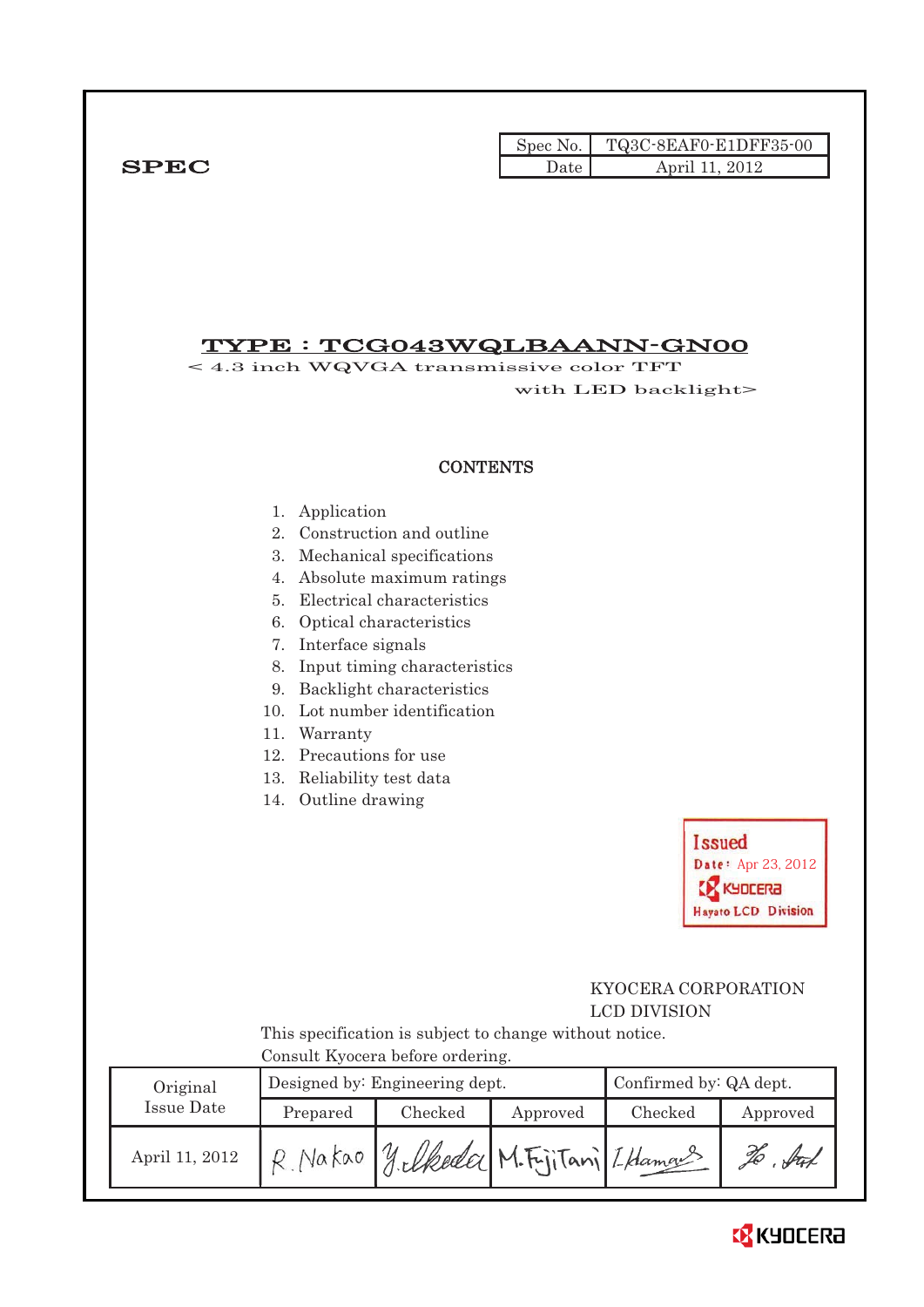# Warning

- 1. This Kyocera LCD module has been specifically designed for use only in electronic devices and industrial machines in the area of audio control, office automation, industrial control, home appliances, etc. The module should not be used in applications where the highest level of safety and reliability are required and module failure or malfunction of such module results in physical harm or loss of life, as well as enormous damage or loss. Such fields of applications include, without limitation, medical, aerospace, communications infrastructure, atomic energy control. Kyocera expressly disclaims any and all liability resulting in any way to the use of the module in such applications.
- 2. Customer agrees to indemnify, defend and hold Kyocera harmless from and against any and all actions, claims, damages, liabilities, awards, costs, and expenses, including legal expenses, resulting from or arising out of Customer's use, or sale for use, or Kyocera modules in applications.

# Caution

1. Kyocera shall have the right, which Customer hereby acknowledges, to immediately scrap or destroy tooling for Kyocera modules for which no Purchase Orders have been received from the Customer in a two-year period.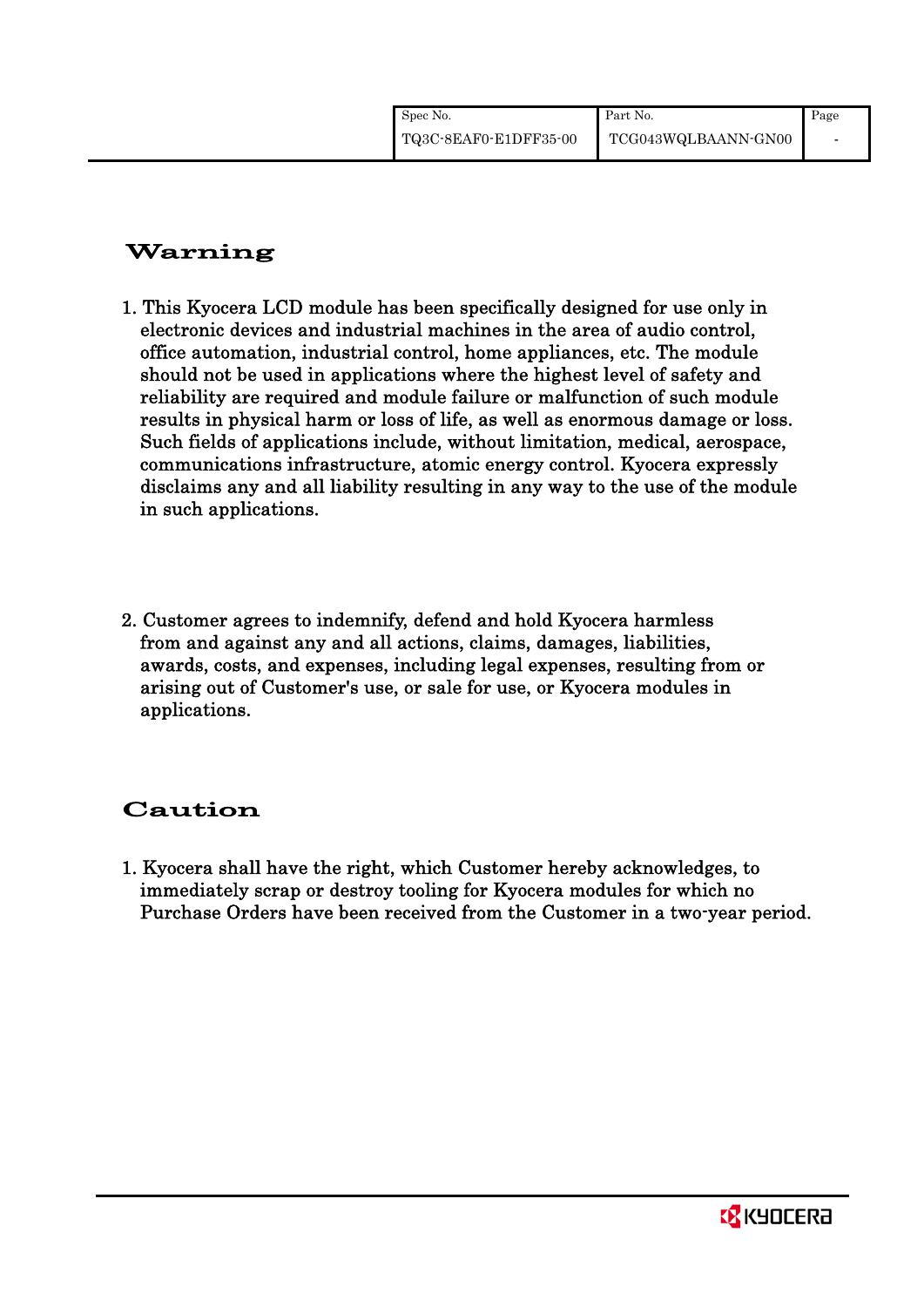| <b>X</b> KYOCERA |  |  |  |
|------------------|--|--|--|
|------------------|--|--|--|

|         |                      |          |                                                                                                   | ${\rm Spec}$ No.                |                                      | Part No.                |          | Pag |
|---------|----------------------|----------|---------------------------------------------------------------------------------------------------|---------------------------------|--------------------------------------|-------------------------|----------|-----|
|         |                      |          | ${\bf TQ3C\text{-}SEAF0\text{-}E1DFF35\text{-}00}$<br>$\operatorname{TCG043WQLBAANN\text{-}GN00}$ |                                 |                                      |                         |          |     |
|         |                      |          |                                                                                                   | Revision record                 |                                      |                         |          |     |
|         | $\rm{\textbf{Date}}$ |          |                                                                                                   | Designed by : Engineering dept. |                                      | Confirmed by : QA dept. |          |     |
|         |                      | Prepared |                                                                                                   | ${\it Checked}$                 | Approved                             | $\rm Checked$           | Approved |     |
|         |                      |          |                                                                                                   |                                 |                                      |                         |          |     |
| Rev.No. | Date                 | Page     |                                                                                                   |                                 | $\label{eq:2} \textbf{Descriptions}$ |                         |          |     |
|         |                      |          |                                                                                                   |                                 |                                      |                         |          |     |
|         |                      |          |                                                                                                   |                                 |                                      |                         |          |     |
|         |                      |          |                                                                                                   |                                 |                                      |                         |          |     |
|         |                      |          |                                                                                                   |                                 |                                      |                         |          |     |
|         |                      |          |                                                                                                   |                                 |                                      |                         |          |     |
|         |                      |          |                                                                                                   |                                 |                                      |                         |          |     |
|         |                      |          |                                                                                                   |                                 |                                      |                         |          |     |
|         |                      |          |                                                                                                   |                                 |                                      |                         |          |     |
|         |                      |          |                                                                                                   |                                 |                                      |                         |          |     |
|         |                      |          |                                                                                                   |                                 |                                      |                         |          |     |
|         |                      |          |                                                                                                   |                                 |                                      |                         |          |     |
|         |                      |          |                                                                                                   |                                 |                                      |                         |          |     |
|         |                      |          |                                                                                                   |                                 |                                      |                         |          |     |
|         |                      |          |                                                                                                   |                                 |                                      |                         |          |     |
|         |                      |          |                                                                                                   |                                 |                                      |                         |          |     |
|         |                      |          |                                                                                                   |                                 |                                      |                         |          |     |
|         |                      |          |                                                                                                   |                                 |                                      |                         |          |     |
|         |                      |          |                                                                                                   |                                 |                                      |                         |          |     |
|         |                      |          |                                                                                                   |                                 |                                      |                         |          |     |
|         |                      |          |                                                                                                   |                                 |                                      |                         |          |     |
|         |                      |          |                                                                                                   |                                 |                                      |                         |          |     |
|         |                      |          |                                                                                                   |                                 |                                      |                         |          |     |
|         |                      |          |                                                                                                   |                                 |                                      |                         |          |     |
|         |                      |          |                                                                                                   |                                 |                                      |                         |          |     |
|         |                      |          |                                                                                                   |                                 |                                      |                         |          |     |
|         |                      |          |                                                                                                   |                                 |                                      |                         |          |     |
|         |                      |          |                                                                                                   |                                 |                                      |                         |          |     |
|         |                      |          |                                                                                                   |                                 |                                      |                         |          |     |
|         |                      |          |                                                                                                   |                                 |                                      |                         |          |     |
|         |                      |          |                                                                                                   |                                 |                                      |                         |          |     |
|         |                      |          |                                                                                                   |                                 |                                      |                         |          |     |
|         |                      |          |                                                                                                   |                                 |                                      |                         |          |     |
|         |                      |          |                                                                                                   |                                 |                                      |                         |          |     |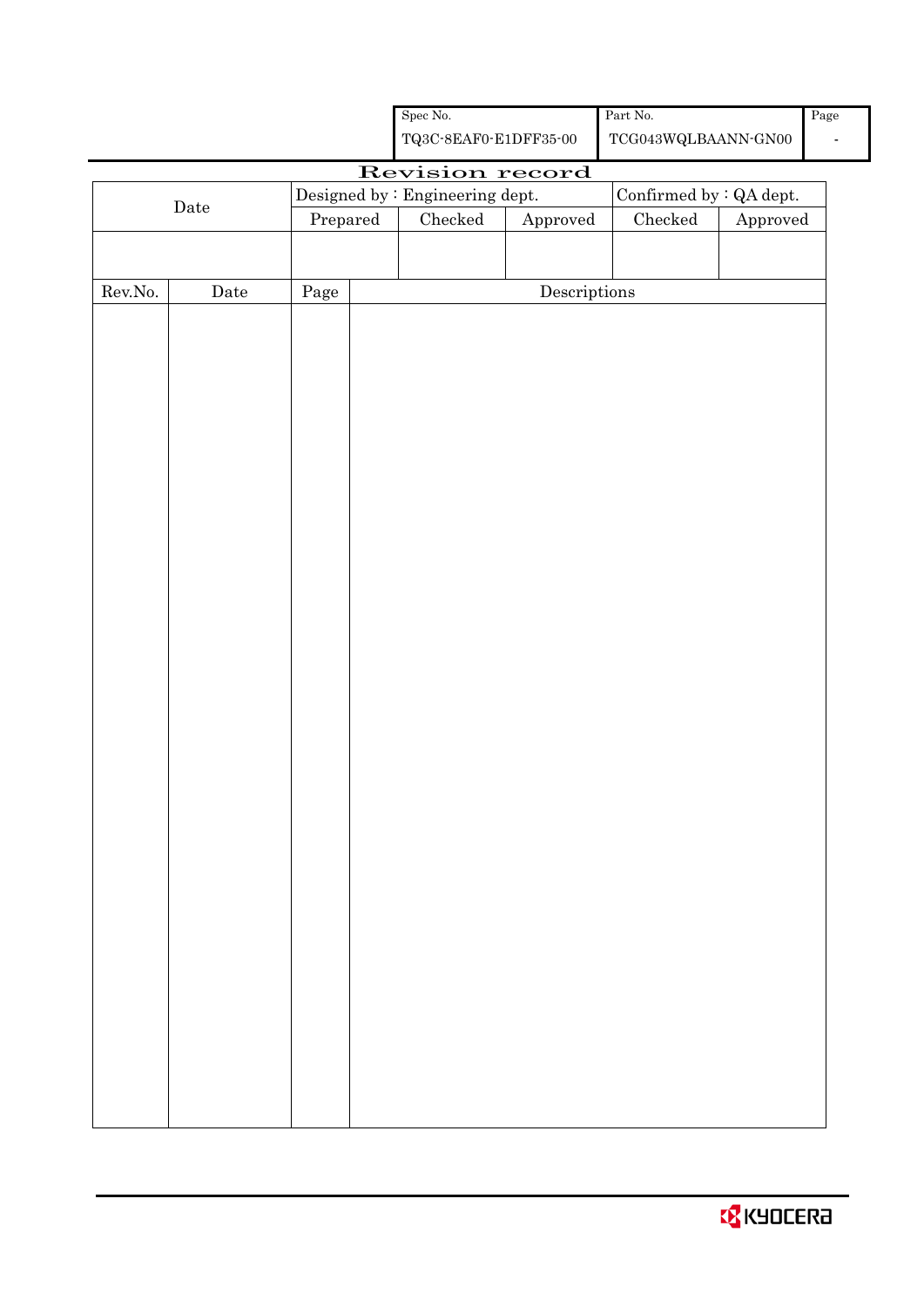# 1. Application

This document defines the specification of TCG043WQLBAANN-GN00. (RoHS Compliant)

### 2. Construction and outline

| LCD.               | : Transmissive color dot matrix type TFT             |
|--------------------|------------------------------------------------------|
| Backlight system   | : LED                                                |
| Polarizer          | $:$ Glare treatment                                  |
| Additional circuit | : Timing controller, Power supply $(3.3V)$ input)    |
|                    | (without constant current circuit for LED Backlight) |

# 3. Mechanical specifications

| <b>Item</b>                        | Specification                                            | Unit |
|------------------------------------|----------------------------------------------------------|------|
| Outline dimensions<br><sup>1</sup> | $105.5(W)\times 67.2(H)\times 5.9(D)$                    | mm   |
| Active area                        | $95.04(W)\times53.856(H)$<br>(10.9cm/4.3 inch(Diagonal)) | mm   |
| Dot format                         | $480 \times (R,G,B)(W) \times 272(H)$                    | dot  |
| Dot pitch                          | $0.198(W)\times0.198(H)$                                 | mm   |
| Base color<br>$\mathbf{2}$         | Normally White                                           |      |
| Mass                               | 75                                                       | g    |

1) Projection not included. Please refer to outline for details.

2) Due to the characteristics of the LCD material, the color varies with environmental temperature.

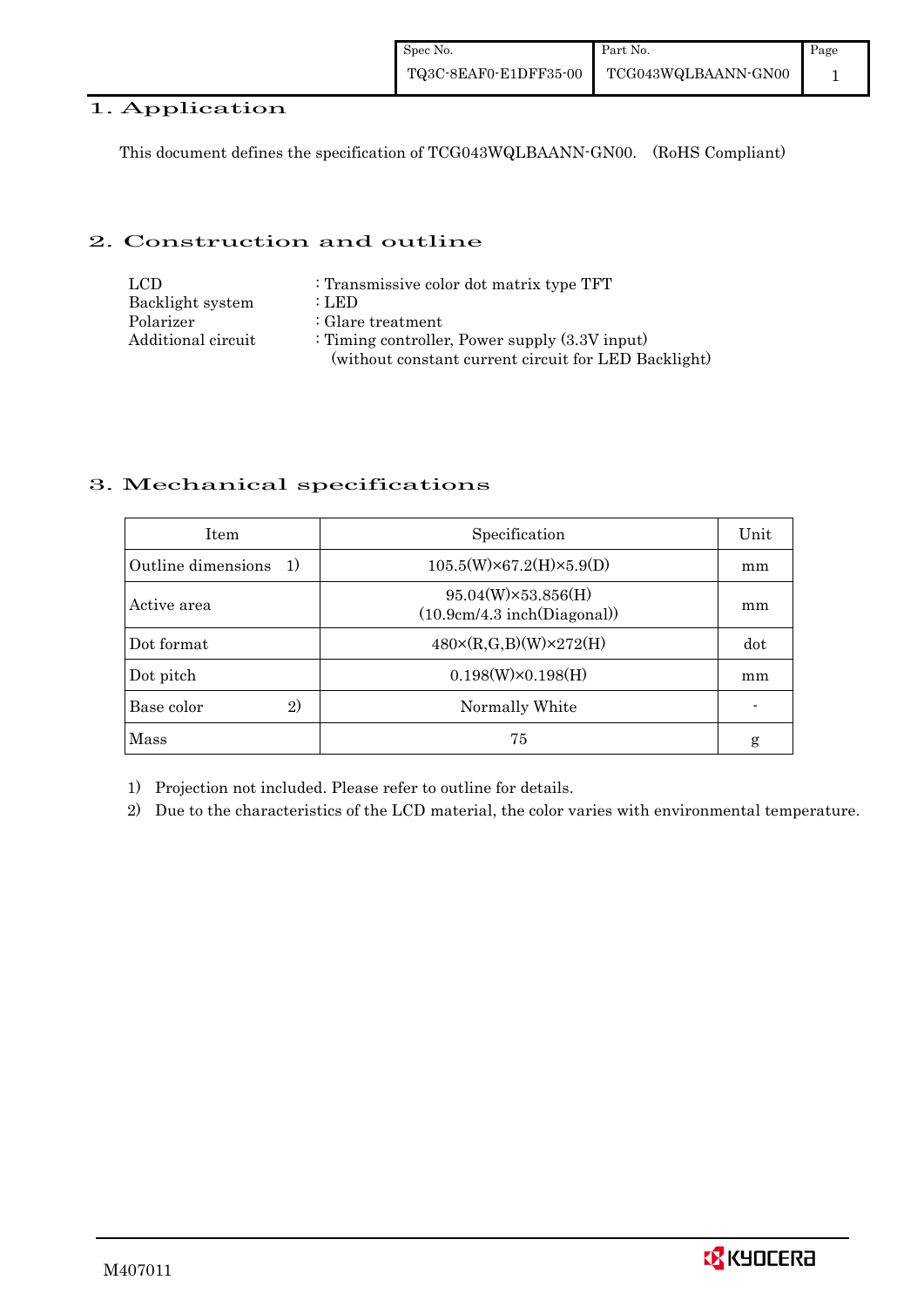### 4. Absolute maximum ratings

#### 4-1. Electrical absolute maximum ratings

| Item                 |              | Symbol       | Min.   | Max.         | Unit |
|----------------------|--------------|--------------|--------|--------------|------|
| Supply voltage       |              | Vdd          | $-0.5$ | 5.0          |      |
| Input signal voltage |              | $\rm V_{IN}$ |        | $\rm V_{DD}$ |      |
| LED forward current  | $\mathbf{2}$ |              | -      | 100          | mА   |

1) Input signal : DCLK, R0 R7, G0 G7, B0 B7, HSD, VSD, DE

2) For each "AN-CA"

### 4-2. Environmental absolute maximum ratings

| Item                  |              | Symbol                   | Min.  | Max. | Unit      |
|-----------------------|--------------|--------------------------|-------|------|-----------|
| Operating temperature |              | Top                      | $-20$ | 70   | $\circ$ C |
| Storage temperature   | $\mathbf{2}$ | <b>T</b> <sub>STO</sub>  | $-30$ | 80   | $\circ$ C |
| Operating humidity    | 3)           | Hop                      | 10    | 4.   | %RH       |
| Storage humidity      | 3)           | <b>H</b> <sub>sto</sub>  | 10    | 4.   | %RH       |
| Vibration             |              | $\overline{\phantom{a}}$ | 5)    | 5)   |           |
| Shock                 |              |                          | 6)    | 6)   |           |

1) Operating temperature means a temperature which operation shall be guaranteed. Since display performance is evaluated at 25°C, another temperature range should be confirmed.

2) Temp. = -30°C 48h , Temp. = 80°C 168h

 Store LCD at normal temperature/humidity. Keep them free from vibration and shock. An LCD that is kept at a low or a high temperature for a long time can be defective due to other conditions, even if the low or high temperature satisfies the standard. (Please refer to "Precautions for Use" for details.)

- 3) Non-condensing
- 4) Temp. 40°C, 85%RH Max.
	- Temp. 40°C, Absolute humidity shall be less than 85%RH at 40°C.
- 5)

| Frequency       | 55 Hz<br>10       | Acceleration value            |
|-----------------|-------------------|-------------------------------|
| Vibration width | $0.15$ mm         | $(0.3 \quad 9 \text{ m/s}^2)$ |
| Interval        | $10 - 55 - 10$ Hz | minutes                       |

 2 hours in each direction X, Y, Z (6 hours total) EIAJ ED-2531

6) Acceleration: 490 m/s2, Pulse width: 11 ms 3 times in each direction:  $\pm X$ ,  $\pm Y$ ,  $\pm Z$ EIAJ ED-2531

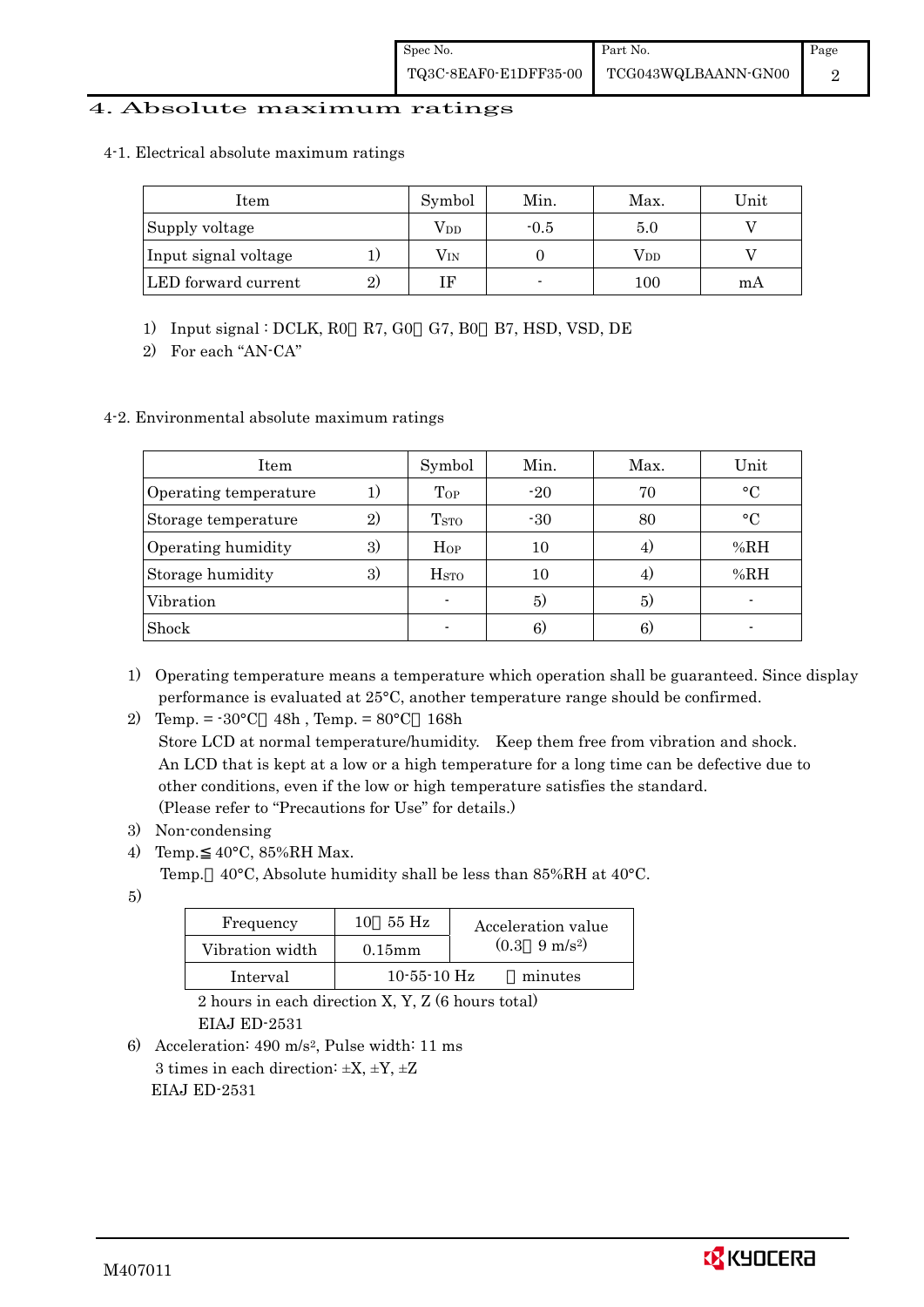| Spec No. | Part No.                                  | Page |
|----------|-------------------------------------------|------|
|          | TQ3C-8EAF0-E1DFF35-00 TCG043WQLBAANN-GN00 |      |

### 5. Electrical characteristics

|                            |    |                 |                          |                          |                          | Temp. $= -20$          | $70^{\circ}$ C |
|----------------------------|----|-----------------|--------------------------|--------------------------|--------------------------|------------------------|----------------|
| Item                       |    | Symbol          | Condition                | Min.                     | Typ.                     | Max.                   | Unit           |
| Supply voltage             | 1) | $\rm V_{DD}$    | $\overline{\phantom{0}}$ | 3.0                      | 3.3                      | 3.6                    | V              |
| Current consumption        |    | $_{\rm{LDD}}$   | 2)                       | $\overline{\phantom{0}}$ | 14.2                     | 21.3                   | mA             |
|                            |    | $\rm V_{II}$    | "Low" level              | $\Omega$                 | $\overline{\phantom{0}}$ | 0.3V <sub>DD</sub>     | V              |
| 3)<br>Input signal voltage |    | V <sub>IH</sub> | "High" level             | 0.7V <sub>DD</sub>       |                          | <b>V</b> <sub>DD</sub> |                |

# 1) V<sub>DD</sub>-turn-on conditions



2) Display pattern:

| $V_{DD} = 3.3V$ , Temp. = $25^{\circ}C$ |                     |
|-----------------------------------------|---------------------|
| 123 456                                 | 1438 1439 1440(dot) |
| 1                                       |                     |
| $\overline{2}$                          |                     |
| 3                                       |                     |
| ٠<br>$\cdot$                            |                     |
| ٠<br>$\bullet$                          |                     |
| ٠<br>$\cdot$                            |                     |
| 271                                     |                     |
| 272                                     |                     |
| (dot)                                   |                     |
|                                         |                     |

3) Input signal : DCLK, R0 R7, G0 G7, B0 B7, HSD, VSD, DE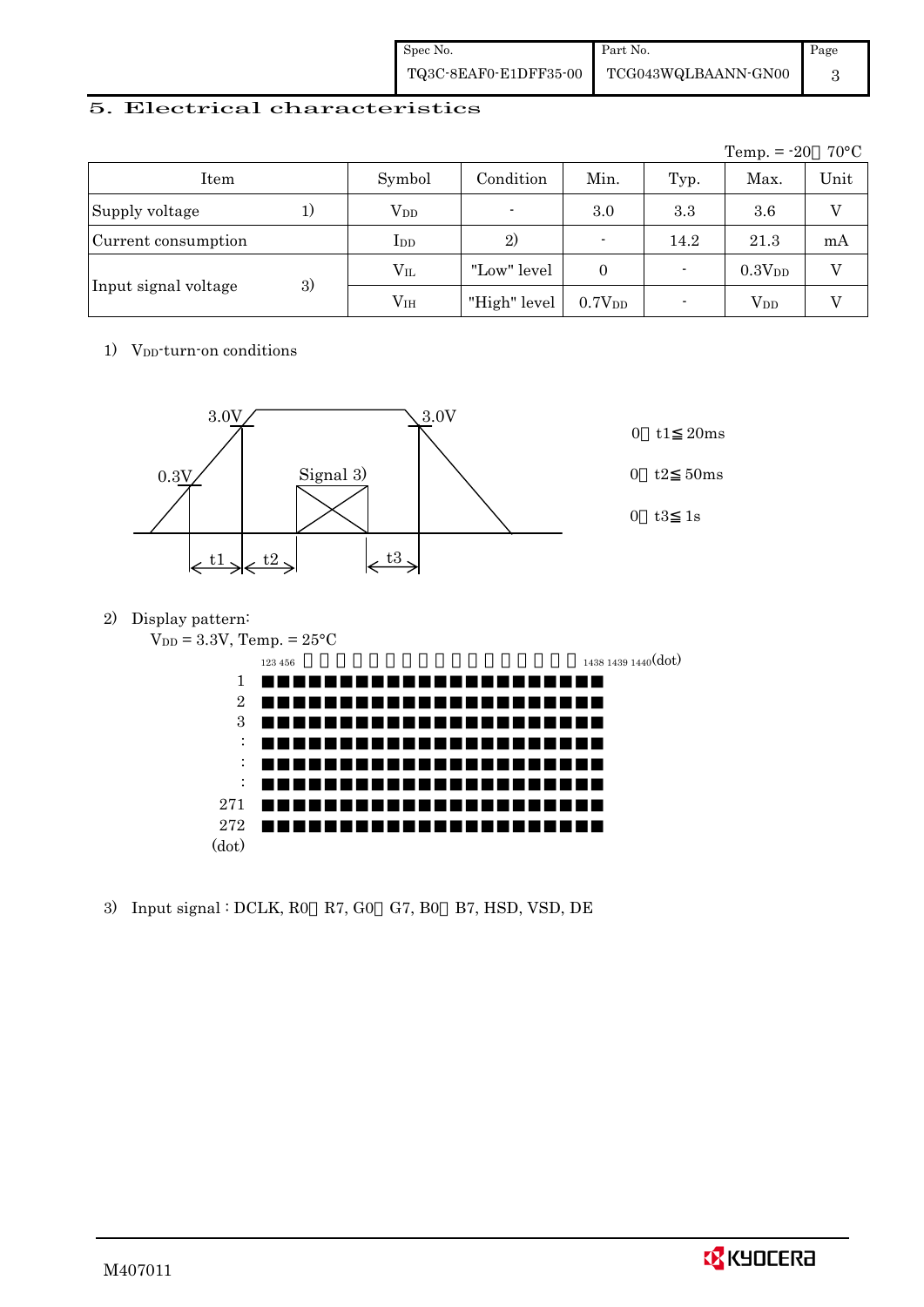| Spec No. | Part No.                                  | Page |
|----------|-------------------------------------------|------|
|          | TQ3C-8EAF0-E1DFF35-00 TCG043WQLBAANN-GN00 |      |

# 6. Optical characteristics

Measuring spot =  $6.0$ mm, Temp. =  $25^{\circ}$ C

| Item                                  |                  | Symbol              | Condition           | Min.                     | Typ.   | Max.                     | Unit                     |
|---------------------------------------|------------------|---------------------|---------------------|--------------------------|--------|--------------------------|--------------------------|
| Response time                         |                  | $\tau_r$ + $\tau_d$ | $=0^{\circ}$<br>$=$ |                          | $25\,$ |                          | ms                       |
|                                       |                  | <b>UPPER</b>        |                     |                          | 60     |                          |                          |
| Viewing angle range<br>View direction |                  | <b>LOWER</b>        |                     | $\overline{\phantom{a}}$ | 65     | $\overline{a}$           | deg.                     |
| $: 6$ o'clock                         |                  | <b>LEFT</b>         | CR<br>10            |                          | 70     |                          |                          |
|                                       | (Gray inversion) | $\phi$ RIGHT        |                     |                          | 70     |                          | deg.                     |
| Contrast ratio                        |                  | CR                  | $=0^{\circ}$<br>$=$ | 245                      | 350    | $\overline{\phantom{a}}$ | $\overline{\phantom{a}}$ |
| <b>Brightness</b>                     |                  |                     | IF=60mA/Line        | 315                      | 450    |                          | cd/m <sup>2</sup>        |
|                                       |                  | $\mathbf x$         | $=0^{\circ}$<br>$=$ | 0.535                    | 0.585  | 0.635                    |                          |
|                                       | Red              | y                   |                     | 0.290                    | 0.340  | 0.390                    |                          |
|                                       |                  | $\mathbf x$         |                     | 0.310                    | 0.360  | 0.410                    |                          |
| Chromaticity                          | Green            | y                   | $=0^{\circ}$<br>$=$ | 0.520                    | 0.570  | 0.620                    |                          |
| coordinates                           |                  | $\mathbf X$         | $=0^{\circ}$<br>$=$ | 0.100                    | 0.150  | 0.200                    |                          |
|                                       | Blue             | y                   |                     | 0.085                    | 0.135  | 0.185                    |                          |
|                                       |                  | $\mathbf x$         |                     | 0.270                    | 0.320  | 0.370                    |                          |
|                                       | White            | $\mathbf y$         | $=0^{\circ}$<br>$=$ | 0.300                    | 0.350  | 0.400                    |                          |

6-1. Definition of contrast ratio

CR(Contrast ratio) Brightness with all pixels "White"

Brightness with all pixels "Black"

6-2. Definition of response time



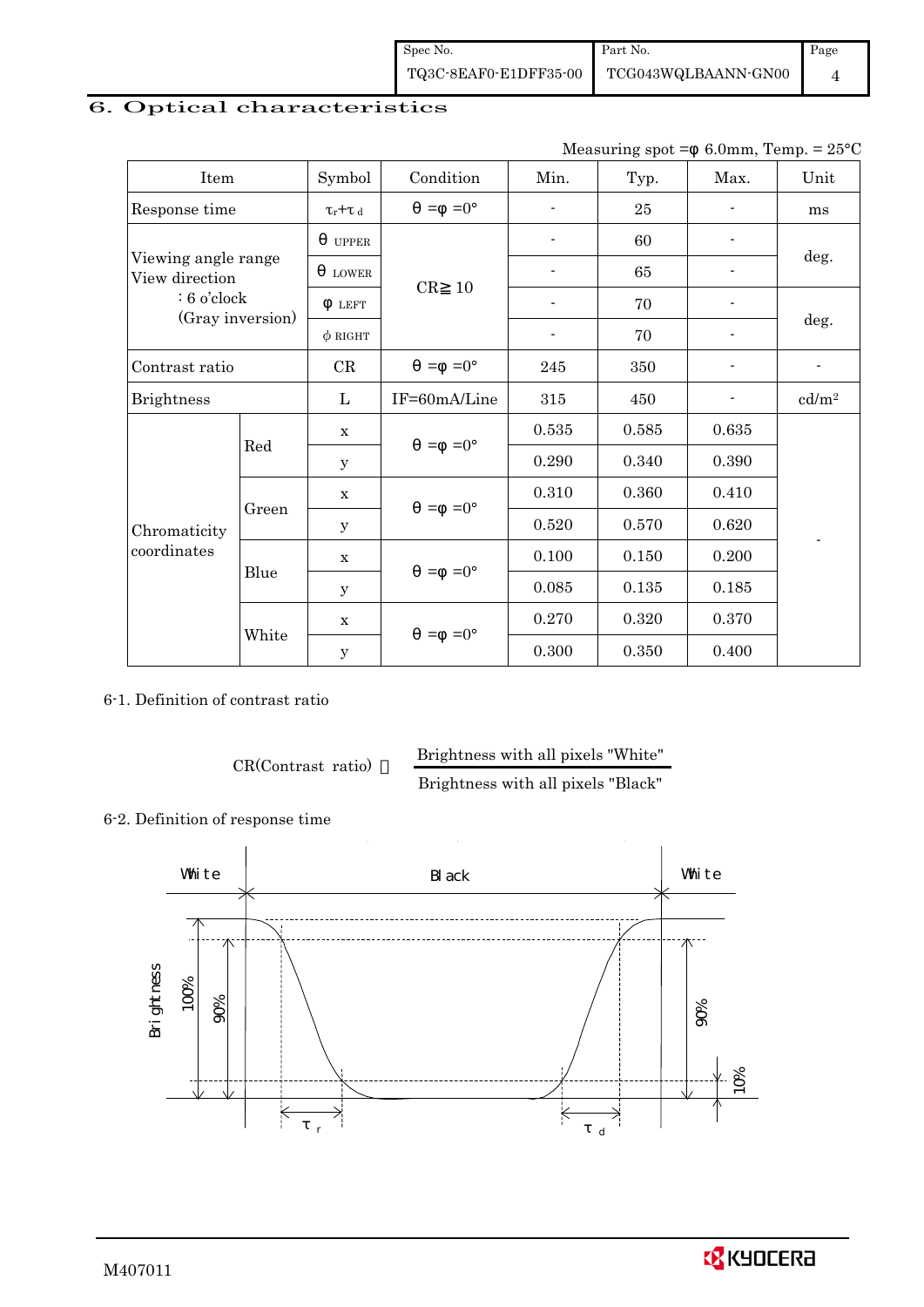| Spec No.              | Part No.            | Page |
|-----------------------|---------------------|------|
| TQ3C-8EAF0-E1DFF35-00 | TCG043WQLBAANN-GN00 |      |



6-4. Brightness measuring points



- 1) Rating is defined as the white brightness at center of display screen(3).
- 2) Measured 5 minutes after the LED is powered on. (Ambient temp.  $= 25^{\circ}$ C)

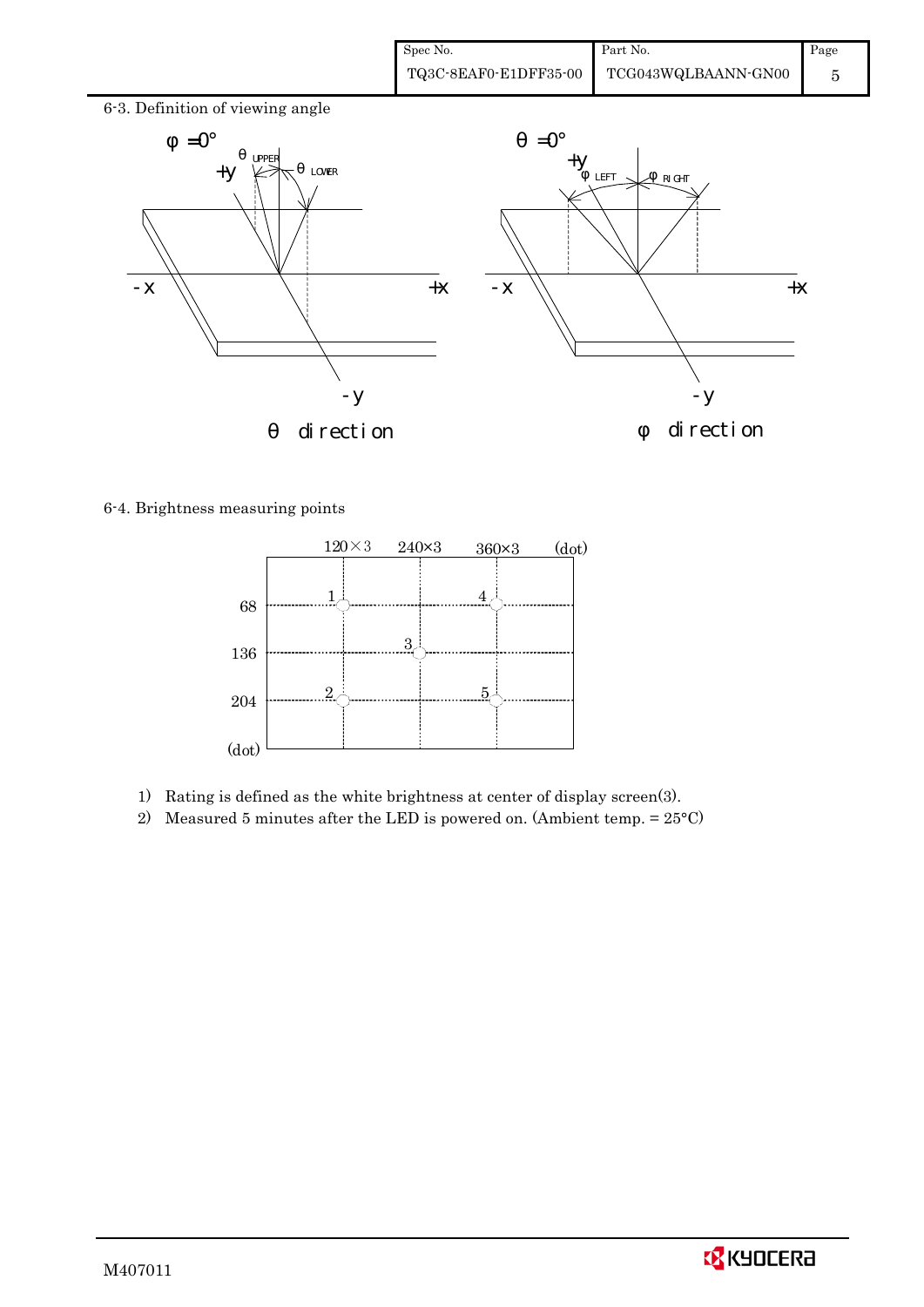# 7. Interface signals

7-1. LCD

| No.                      | Symbol         | Description                                                            | <b>Note</b> |
|--------------------------|----------------|------------------------------------------------------------------------|-------------|
| $\mathbf{1}$             | CA             | Cathode                                                                |             |
| $\overline{2}$           | AN             | Anode                                                                  |             |
| $\sqrt{3}$               | <b>GND</b>     | <b>GND</b>                                                             |             |
| $\overline{4}$           | $V_{DD}$       | Power supply                                                           |             |
| $\bf 5$                  | R <sub>0</sub> | RED data signal (LSB)                                                  |             |
| $\,6$                    | R1             | RED data signal                                                        |             |
| $\overline{\mathcal{I}}$ | $\mathbf{R}2$  | RED data signal                                                        |             |
| $8\,$                    | R3             | RED data signal                                                        |             |
| 9                        | R4             | RED data signal                                                        |             |
| 10                       | R5             | RED data signal                                                        |             |
| 11                       | R6             | RED data signal                                                        |             |
| 12                       | R7             | RED data signal (MSB)                                                  |             |
| 13                       | G <sub>0</sub> | GREEN data signal (LSB)                                                |             |
| 14                       | G1             | <b>GREEN</b> data signal                                               |             |
| 15                       | G <sub>2</sub> | GREEN data signal                                                      |             |
| 16                       | G <sub>3</sub> | GREEN data signal                                                      |             |
| 17                       | G <sub>4</sub> | GREEN data signal                                                      |             |
| 18                       | G5             | GREEN data signal                                                      |             |
| 19                       | G <sub>6</sub> | GREEN data signal                                                      |             |
| 20                       | G7             | GREEN data signal (MSB)                                                |             |
| 21                       | B <sub>0</sub> | BLUE data signal (LSB)                                                 |             |
| 22                       | B1             | BLUE data signal                                                       |             |
| 23                       | B2             | BLUE data signal                                                       |             |
| 24                       | B <sub>3</sub> | BLUE data signal                                                       |             |
| 25                       | B4             | BLUE data signal                                                       |             |
| 26                       | B5             | BLUE data signal                                                       |             |
| 27                       | B <sub>6</sub> | BLUE data signal                                                       |             |
| 28                       | B7             | BLUE data signal (MSB)                                                 |             |
| 29                       | <b>GND</b>     | <b>GND</b>                                                             |             |
| 30                       | <b>DCLK</b>    | Pixel clock                                                            |             |
| 31                       | <b>DISP</b>    | DISP="H", Display on<br>DISP="L", Display off, All outputs are High-Z. |             |
|                          |                |                                                                        |             |
| 32                       | <b>HSD</b>     | Horizontal synchronous signal                                          |             |
| 33                       | <b>VSD</b>     | Vertical synchronous signal                                            |             |
| 34                       | DE             | Data Enable                                                            |             |
| 35                       | $\rm NC$       | No connect                                                             |             |
| 36                       | GND            | <b>GND</b>                                                             |             |
| 37                       | $\rm NC$       | No connect                                                             |             |
| 38                       | $\rm NC$       | No connect                                                             |             |
| 39                       | NC             | No connect                                                             |             |
| 40                       | NC             | No connect                                                             |             |

Recommended matching FFC or FPC 0.5mm pitch

LCD connector (Reference) 08 6212 040 340 800+ (KYOCERA Connector Products)

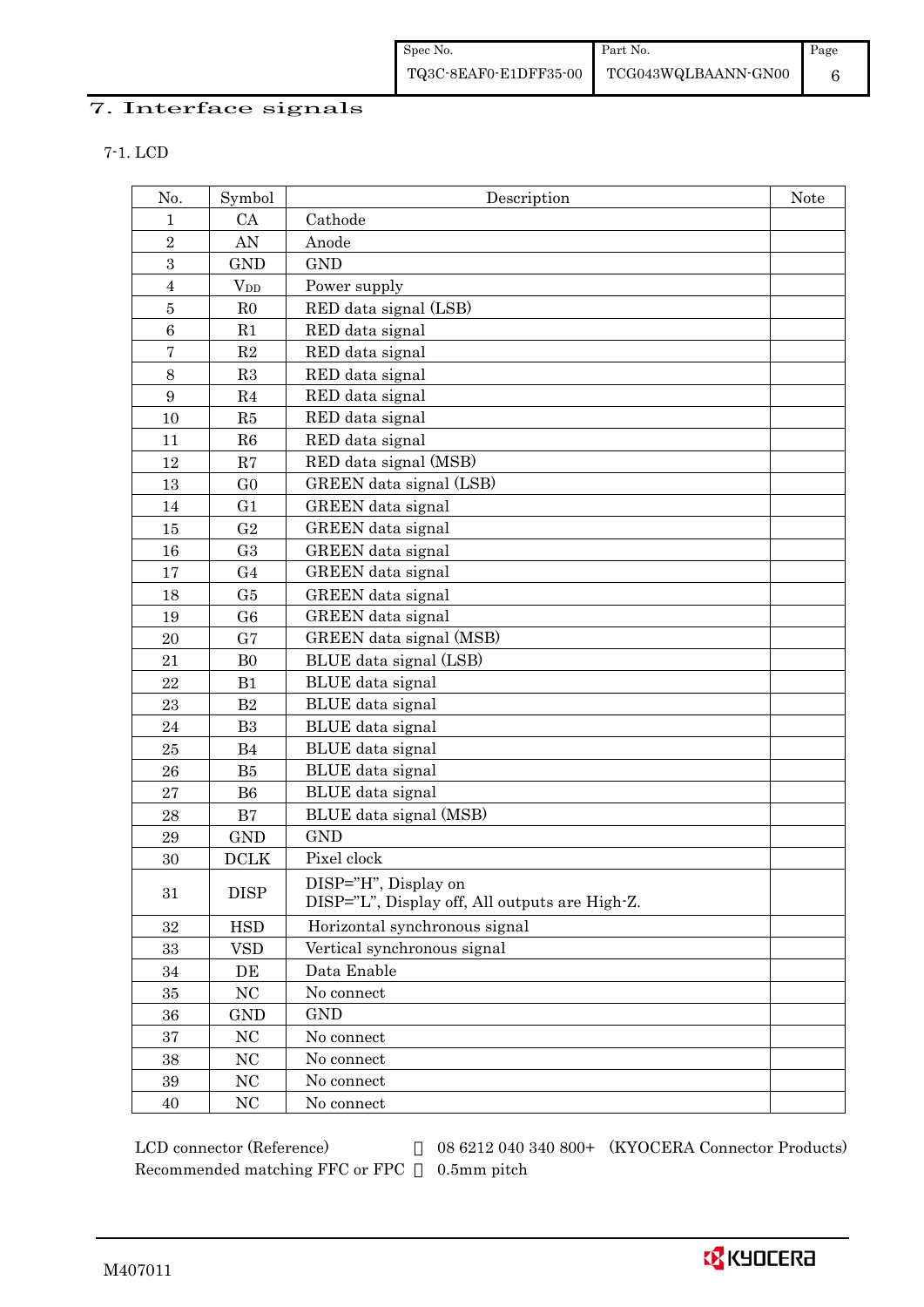# 8. Input timing characteristics

# 8-1. Clock and Data Input Timing Diagram





#### 8-2. AC Electrical characteristics

| Parameters          | Symbol | Min. | Typ. | Max. | Unit        | Condition  |
|---------------------|--------|------|------|------|-------------|------------|
| Input Output timing |        |      |      |      |             |            |
| DCLK clock time     | Tdk    | 33.3 |      |      | ns          | DCLK=30MHz |
| Clock rising time   | Trck   |      |      | 9    | ns          |            |
| Clock falling time  | Tfck   |      |      | 9    | ns          |            |
| HSD width           | Thw    | 1    |      |      | <b>DCLK</b> |            |
| HSD period time     | Th     | 55   | 60   | 65   | $\mu s$     |            |
| HSD setup time      | Thsu   | 12   |      |      | ns          |            |
| HSD hold time       | Thhd   | 12   |      |      | ns          |            |
| VSD width           | Tvw    | 1    |      |      | Th          |            |
| VSD setup time      | Tvsu   | 12   |      |      | ns          |            |
| VSD hold time       | Tyhd   | 12   |      |      | ns          |            |
| Data setup time     | Tdasu  | 12   |      |      | ns          |            |
| Data hold time      | Tdahd  | 12   |      |      | ns          |            |
| DE setup time       | Tdesu  | 12   |      |      | ns          |            |
| DE hold time        | Tdshd  | 12   |      |      | ns          |            |

# 8-3. Output timing table

| Parameters      | Symbol | Min. | Typ. | Max. | Unit | Condition |
|-----------------|--------|------|------|------|------|-----------|
| DCLK frequency  | Felk   |      |      | 12   | MHz  |           |
| DCLK cycle time | Tclk   | 83   | 110  | 200  | ns   |           |
| DCLK pulse duty | Tcwh   | 40   | 50   | 60   | $\%$ |           |

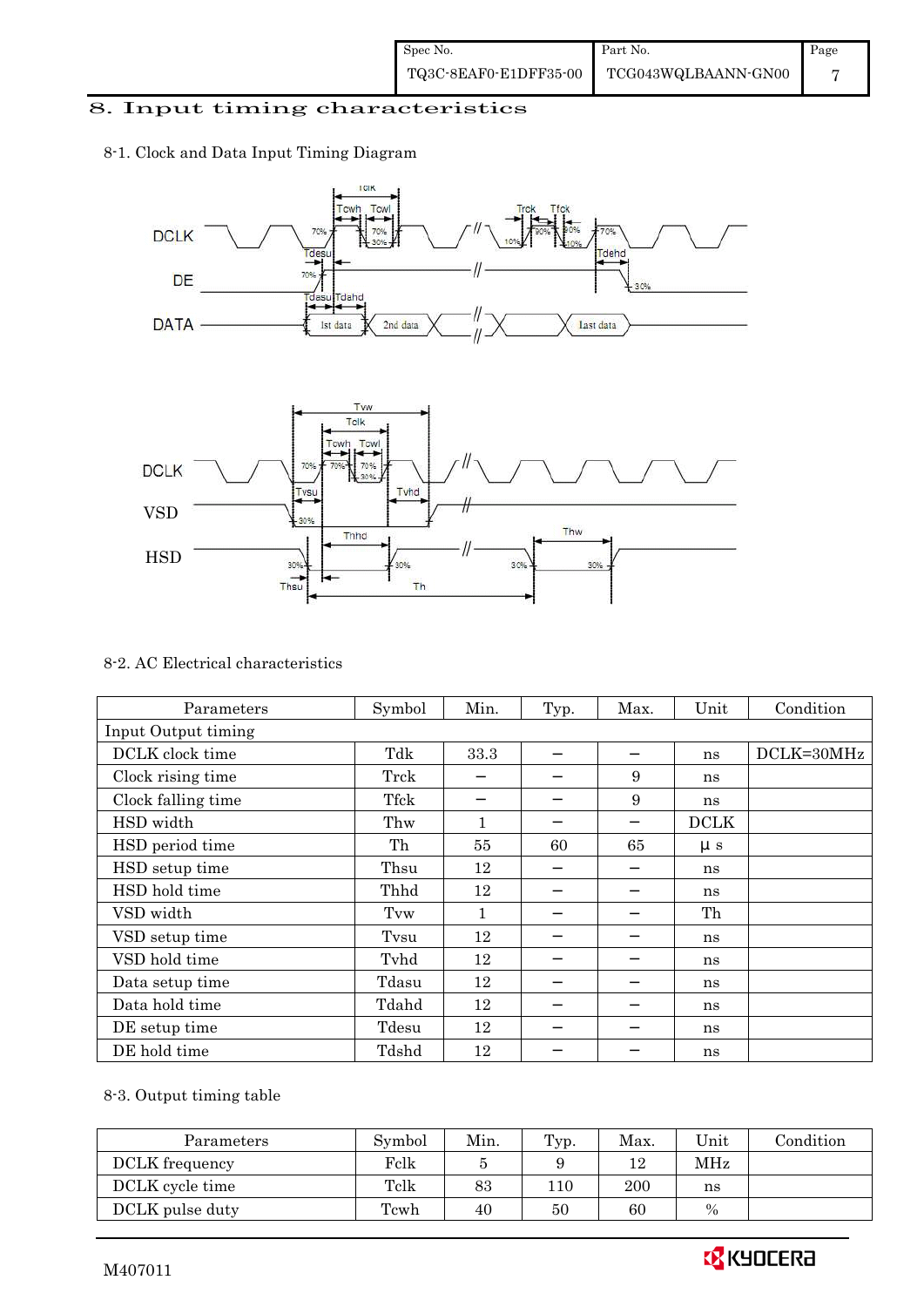8-4. Data Input format



| Parameters       | Symbol | Min.           | Typ. | Max. | Unit        | Condition |
|------------------|--------|----------------|------|------|-------------|-----------|
| DCLK frequency   | Fclk   | 5              | 9    | 12   | MHz         |           |
| VSD period time  | Tv     | 277            | 288  | 400  | Η           |           |
| VSD display area | Tvd    |                | 272  |      | Η           |           |
| VSD back porch   | Tybp   | 3              | 8    | 31   | Η           |           |
| VSD front porch  | Tyfp   | $\overline{2}$ | 8    | 97   | Η           |           |
| HSD period time  | Th     | 520            | 525  | 800  | <b>DCLK</b> |           |
| HSD display area | Thd    |                | 480  |      | <b>DCLK</b> |           |
| HSD back porch   | Thbp   | 36             | 40   | 255  | <b>DCLK</b> |           |
| HSD front porch  | thfp   | 4              | 5    | 65   | <b>DCLK</b> |           |

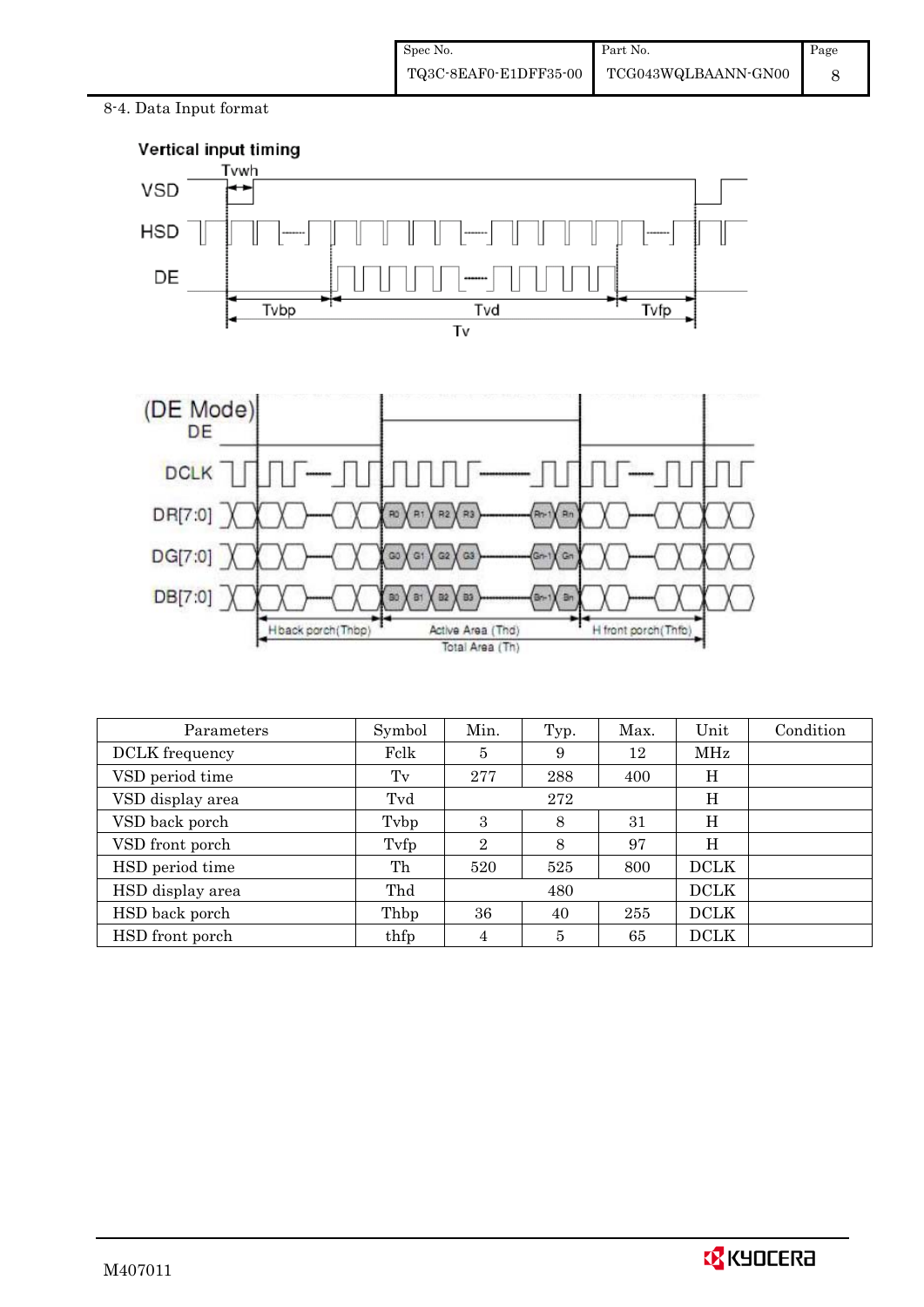#### 8-5. Power sequence

Power on sequence



#### Power off sequence



### 9. Backlight characteristics

| Item                |        | Symbol | Min.                     | Typ.   | Max.   | Unit | Note                         |
|---------------------|--------|--------|--------------------------|--------|--------|------|------------------------------|
| Forward current     | 1)     | ΙF     | $\blacksquare$           | 60     | ۰.     | mA   | $Ta = -20$<br>$70^{\circ}$ C |
|                     |        |        |                          | 22.0   | 25.8   |      | IF=60mA, Ta= $-20$           |
| Forward voltage     | 1)     | VF     | $\blacksquare$           | 21.0   | 24.7   |      | IF=60mA, Ta= $25$            |
|                     |        |        | $\blacksquare$           | 20.4   | 24.1   |      | IF=60mA, Ta=70               |
| Operating life time | 2), 3) | T      | $\overline{\phantom{0}}$ | 70,000 | $\sim$ | h    | IF=60mA, Ta= $25$            |

- 1) For each "AN-CA"
- 2) When brightness decrease 50% of minimum brightness. The average life of a LED will decrease when the LCD is operating at higher temperatures.
- 3) Life time is estimated data.(Condition : IF=60mA, Ta=25 in chamber).
- 4) An input current below 15 mA may reduce the brightness uniformity of the LED backlight. This is because the amount of light from each LED chip is different. Therefore, please evaluate carefully before finalizing the input current.

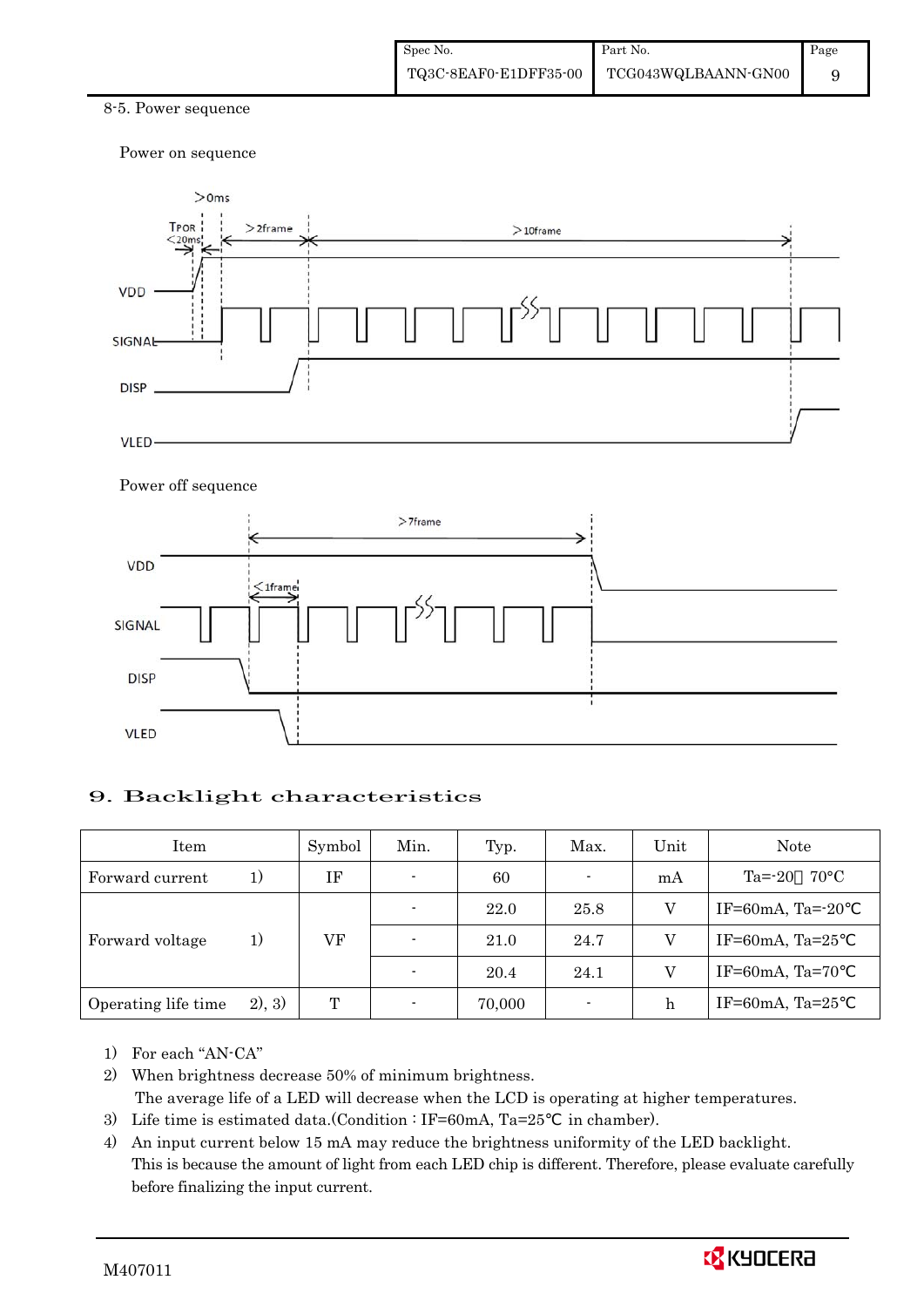# 10. Lot number identification

The lot number shall be indicated on the back of the backlight case of each LCD.

TCG043WQLBAANN-GN00 - □□ - □□ - □ MADE IN □□□□□ ↓ ↓ ↓ ↓ ↓  $12 \quad 3 \quad 4$  5

- No1. No5. above indicate
	- 1. Year code
		- 2. Month code
		- 3. Date
		- 4. Version Number
		- 5. Country of origin (Japan or China)

| Year | 2012 | 2013 | 2014 | 2015 | 2016 | 2017 |
|------|------|------|------|------|------|------|
| Code |      |      |      |      |      |      |

| Month      | Jan. | Feb. | Mar. | Apr. | May | Jun. |
|------------|------|------|------|------|-----|------|
| $\rm Code$ |      |      |      |      |     |      |

| Month      | Jul. | Aug. | Sep. | $\rm Oct.$ | Nov. | Dec. |
|------------|------|------|------|------------|------|------|
| $\rm Code$ |      |      |      | v          |      |      |

### 11. Warranty

#### 11-1. Incoming inspection

Please inspect the LCD within one month after your receipt.

#### 11-2. Production warranty

 Kyocera warrants its LCD's for a period of 12 months from the ship date. Kyocera shall, by mutual agreement, replace or re-work defective LCD's that are shown to be Kyocera's responsibility.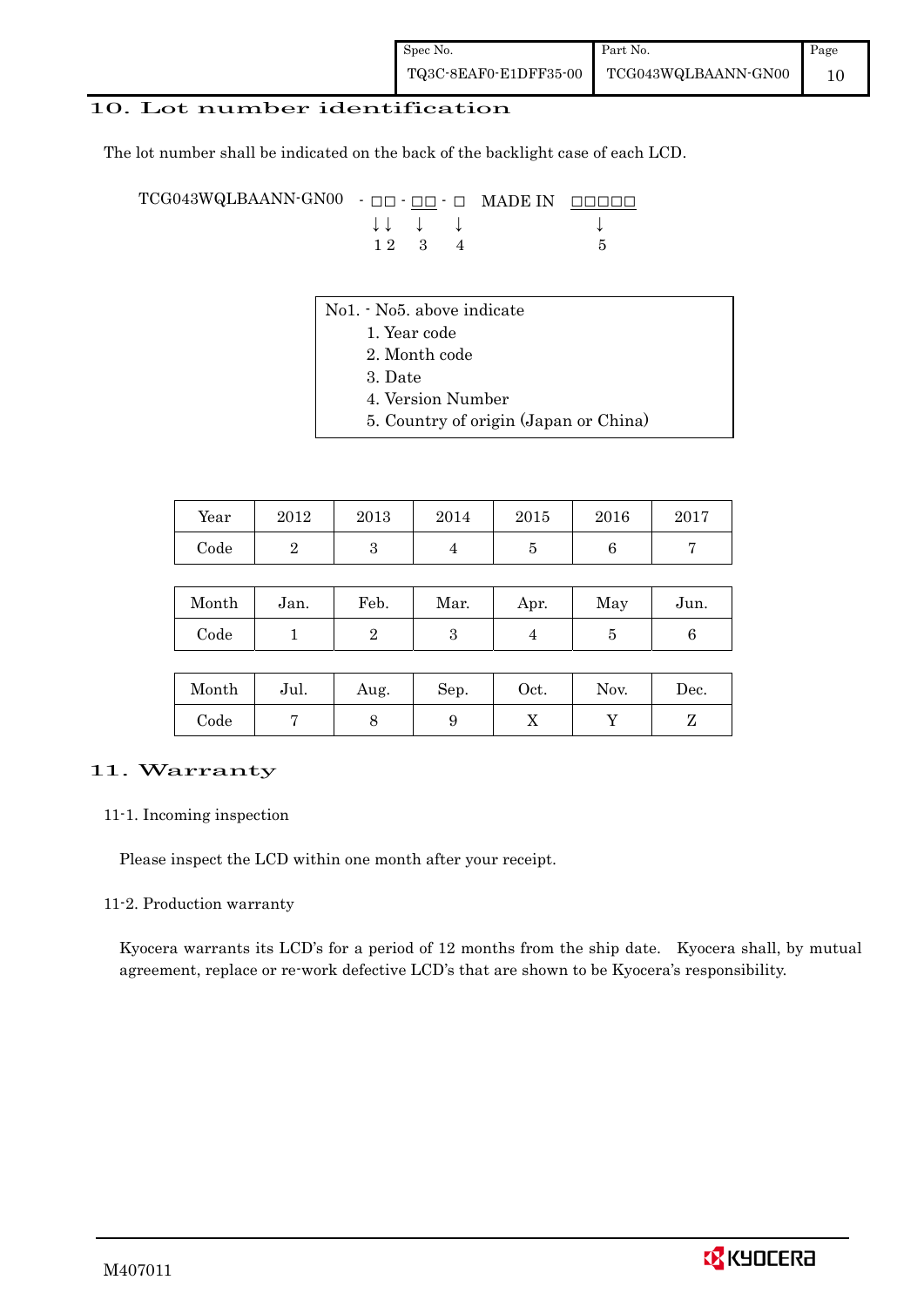#### 12. Precautions for use

- 12-1. Installation of the LCD
- 1) A transparent protection plate shall be added to protect the LCD and its polarizer
- 2) The LCD shall be installed so that there is no pressure on the LSI chips.
- 3) The LCD shall be installed flat, without twisting or bending.
- 4) A transparent protection sheet is attached to the polarizer. Please remove the protection film slowly before use, paying attention to static electricity.

#### 12-2. Static electricity

- 1) Since CMOS ICs are mounted directly onto the LCD glass, protection from static electricity is required.
- 2) Workers should use body grounding. Operator should wear ground straps.

#### 12-3. LCD operation

1) The LCD shall be operated within the limits specified. Operation at values outside of these limits may shorten life, and/or harm display images.

#### 12-4. Storage

- 1) The LCD shall be stored within the temperature and humidity limits specified. Store in a dark area, and protect the LCD from direct sunlight or fluorescent light.
- 2) Always store the LCD so that it is free from external pressure onto it.

12-5. Usage

- 1) DO NOT store in a high humidity environment for extended periods. Polarizer degradation bubbles, and/or peeling off of the polarizer may result.
- 2) The front polarizer is easily scratched or damaged. Prevent touching it with any hard material, and from being pushed or rubbed.
- 3) The LCD screen may be cleaned by wiping the screen surface with a soft cloth or cotton pad using a little Ethanol.
- 4) Water may cause damage or discoloration of the polarizer. Clean condensation or moisture from any source immediately.
- 5) Always keep the LCD free from condensation during testing. Condensation may permanently spot or stain the polarizer.
- 6) Do not disassemble LCD because it will result in damage.
- 7) This Kyocera LCD has been specifically designed for use in general electronic devices, but not for use in a special environment such as usage in an active gas. Hence, when the LCD is supposed to be used in a special environment, evaluate the LCD thoroughly beforehand and do not expose the LCD to chemicals such as an active gas.
- 8) Please do not use solid-base image pattern for long hours because a temporary afterimage may appear. We recommend using screen saver etc. in cases where a solid-base image pattern must be used.
- 9) Liquid crystal may leak when the LCD is broken. Be careful not to let the fluid go into your eyes and mouth. In the case the fluid touches your body; rinse it off right away with water and soap.

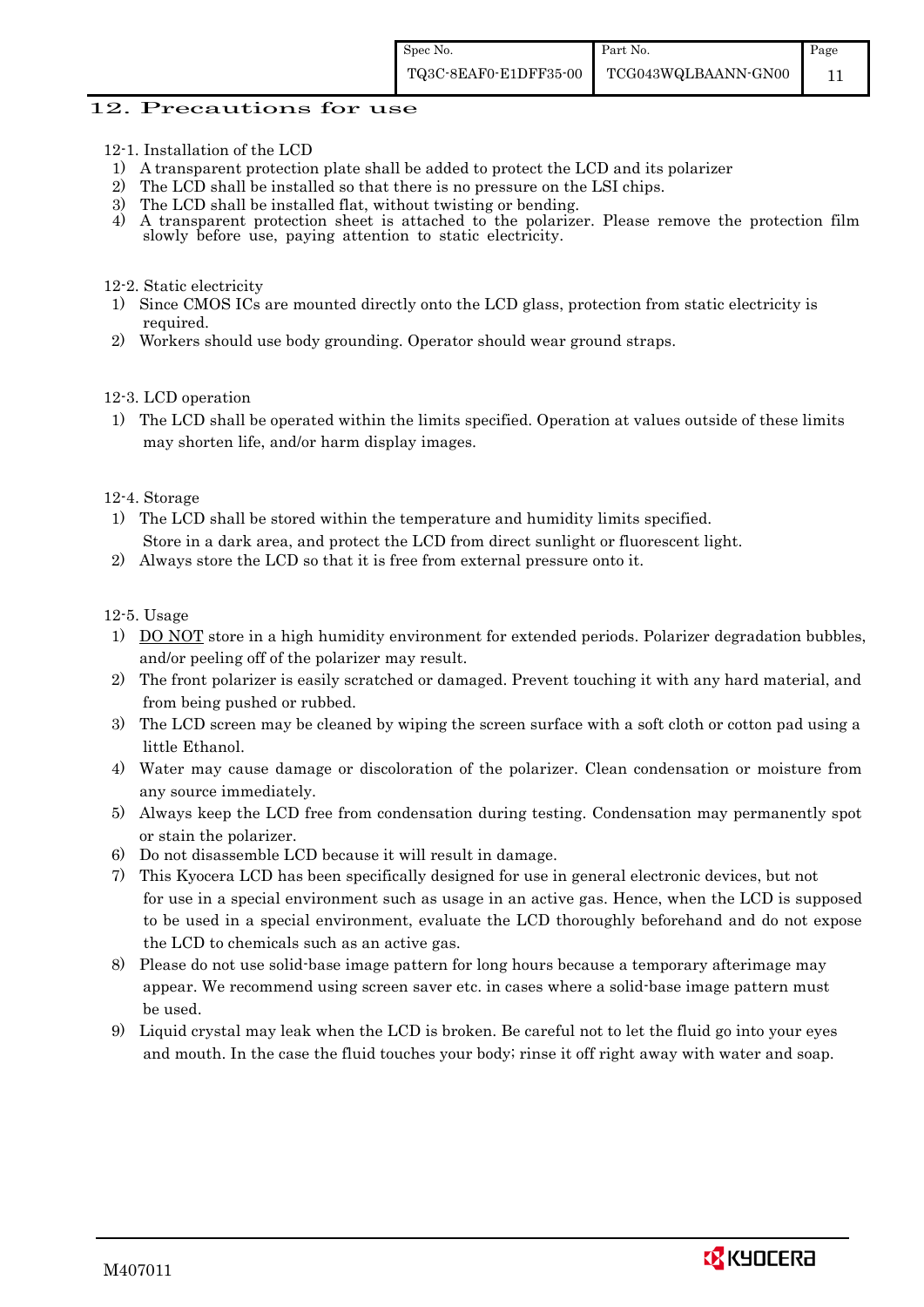# 13. Reliability test data

| Test item                            | Test condition                                                                                        | Test time        |                                                            | Judgement                                                                  |
|--------------------------------------|-------------------------------------------------------------------------------------------------------|------------------|------------------------------------------------------------|----------------------------------------------------------------------------|
| High temp.<br>atmosphere             | $80^{\circ}$ C                                                                                        | 240h             | Display function<br>Display quality<br>Current consumption | $\therefore$ No defect<br>$\therefore$ No defect<br>$\therefore$ No defect |
| Low temp.<br>atmosphere              | $-30$ °C                                                                                              | 240h             | Display function<br>Display quality<br>Current consumption | $\therefore$ No defect<br>: No defect<br>$\therefore$ No defect            |
| High temp.<br>humidity<br>atmosphere | $40^{\circ}$ C 90% RH                                                                                 | 240h             | Display function<br>Display quality<br>Current consumption | : No defect<br>$\therefore$ No defect<br>$\therefore$ No defect            |
| Temp. cycle                          | $-30^{\circ}$ C<br>0.5 <sub>h</sub><br>0.5 <sub>h</sub><br>R.T.<br>$80^{\circ}$ C<br>0.5 <sub>h</sub> | 10cycles         | Display function<br>Display quality<br>Current consumption | $\therefore$ No defect<br>$\therefore$ No defect<br>$\therefore$ No defect |
| High temp.<br>operation              | $70^{\circ}$ C                                                                                        | 500 <sub>h</sub> | Display function<br>Display quality<br>Current consumption | : No defect<br>$\therefore$ No defect<br>$\therefore$ No defect            |

1) Each test item uses a test LCD only once. The tested LCD is not used in any other tests.

2) The LCD is tested in circumstances in which there is no condensation.

3) The reliability test is not an out-going inspection.

4) The result of the reliability test is for your reference purpose only. The reliability test is conducted only to examine the LCD's capability.

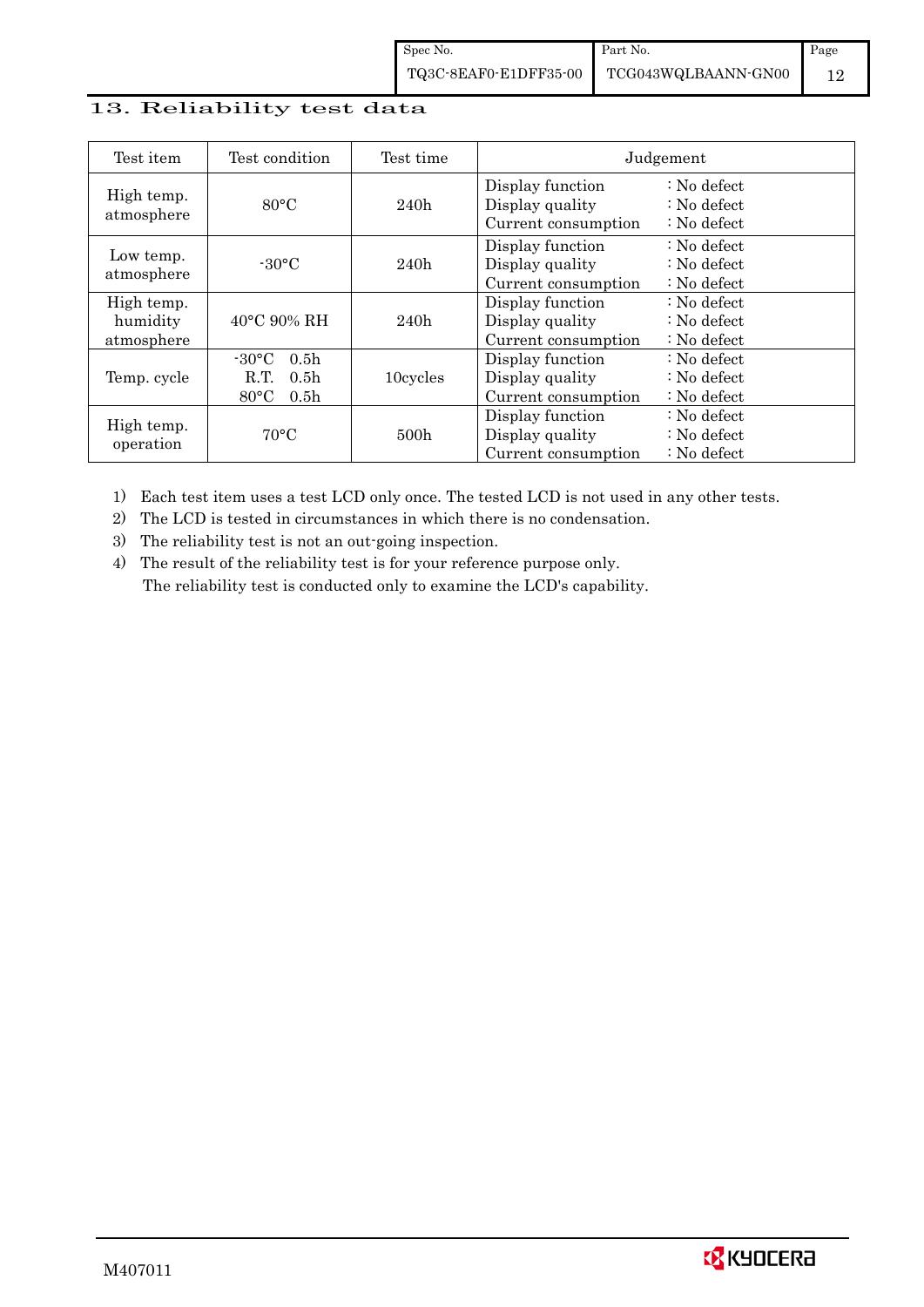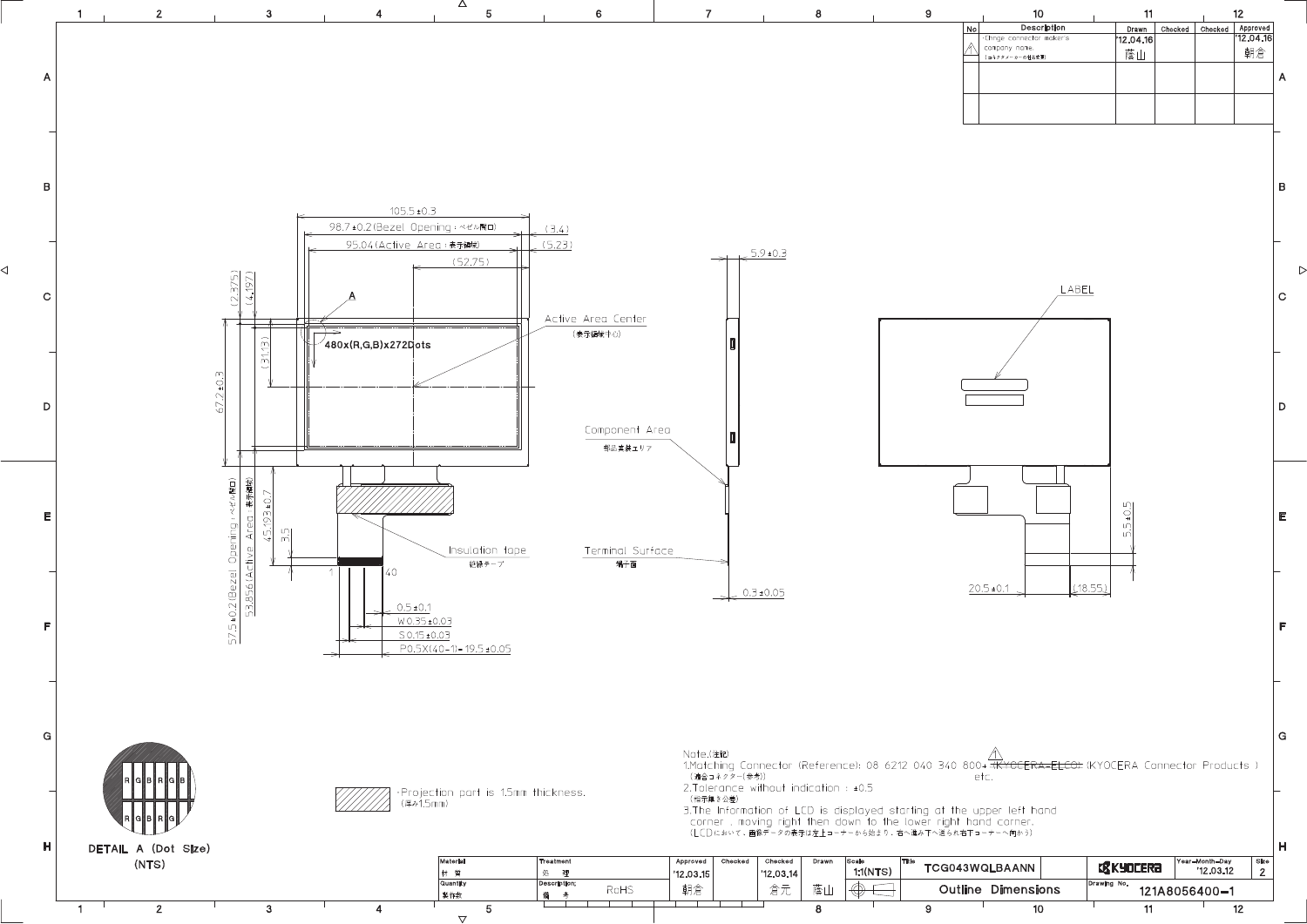| Spec No. | TQ3C-8EAF0-E2DFF35-00 |
|----------|-----------------------|
| Date     | April 11, 2012        |

# KYOCERA INSPECTION STANDARD

# TYPE : TCG043WQLBAANN-GN00

# KYOCERA CORPORATION LCD DIVISION

| Original       |                     | Designed by: Engineering dept. | Confirmed by $:QA$ dept.     |         |          |
|----------------|---------------------|--------------------------------|------------------------------|---------|----------|
| Issue Date     | Checked<br>Prepared |                                | Approved                     | Checked | Approved |
| April 11, 2012 |                     |                                | y elkeder M. FijiTani Lhamas |         | Att      |

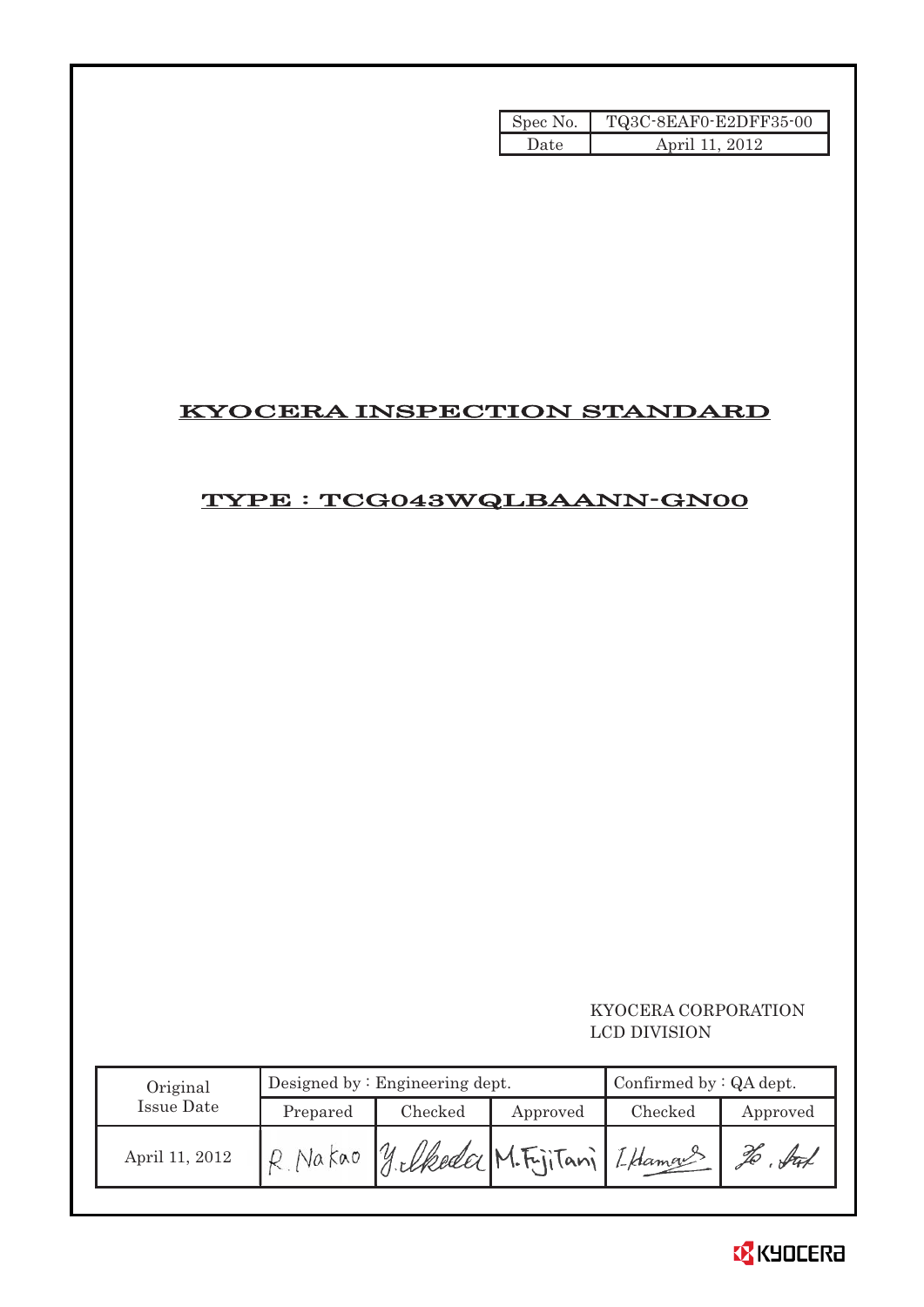| Spec No.              | Part No.            |
|-----------------------|---------------------|
| TQ3C-8EAF0-E2DFF35-00 | TCG043WQLBAANN-GN00 |

Page -

|         |                      |                                                            |  | Revision record |              |         |          |
|---------|----------------------|------------------------------------------------------------|--|-----------------|--------------|---------|----------|
|         |                      | Confirmed by : QA dept.<br>Designed by : Engineering dept. |  |                 |              |         |          |
|         | $\rm{Date}$          | Prepared                                                   |  | $\rm Checked$   | Approved     | Checked | Approved |
|         |                      |                                                            |  |                 |              |         |          |
|         |                      |                                                            |  |                 |              |         |          |
| Rev.No. | $\rm{\textbf{Date}}$ | Page                                                       |  |                 | Descriptions |         |          |
|         |                      |                                                            |  |                 |              |         |          |
|         |                      |                                                            |  |                 |              |         |          |
|         |                      |                                                            |  |                 |              |         |          |
|         |                      |                                                            |  |                 |              |         |          |
|         |                      |                                                            |  |                 |              |         |          |
|         |                      |                                                            |  |                 |              |         |          |
|         |                      |                                                            |  |                 |              |         |          |
|         |                      |                                                            |  |                 |              |         |          |
|         |                      |                                                            |  |                 |              |         |          |
|         |                      |                                                            |  |                 |              |         |          |
|         |                      |                                                            |  |                 |              |         |          |
|         |                      |                                                            |  |                 |              |         |          |
|         |                      |                                                            |  |                 |              |         |          |
|         |                      |                                                            |  |                 |              |         |          |
|         |                      |                                                            |  |                 |              |         |          |
|         |                      |                                                            |  |                 |              |         |          |
|         |                      |                                                            |  |                 |              |         |          |
|         |                      |                                                            |  |                 |              |         |          |
|         |                      |                                                            |  |                 |              |         |          |
|         |                      |                                                            |  |                 |              |         |          |
|         |                      |                                                            |  |                 |              |         |          |
|         |                      |                                                            |  |                 |              |         |          |
|         |                      |                                                            |  |                 |              |         |          |
|         |                      |                                                            |  |                 |              |         |          |
|         |                      |                                                            |  |                 |              |         |          |
|         |                      |                                                            |  |                 |              |         |          |
|         |                      |                                                            |  |                 |              |         |          |
|         |                      |                                                            |  |                 |              |         |          |
|         |                      |                                                            |  |                 |              |         |          |
|         |                      |                                                            |  |                 |              |         |          |
|         |                      |                                                            |  |                 |              |         |          |
|         |                      |                                                            |  |                 |              |         |          |
|         |                      |                                                            |  |                 |              |         |          |
|         |                      |                                                            |  |                 |              |         |          |
|         |                      |                                                            |  |                 |              |         |          |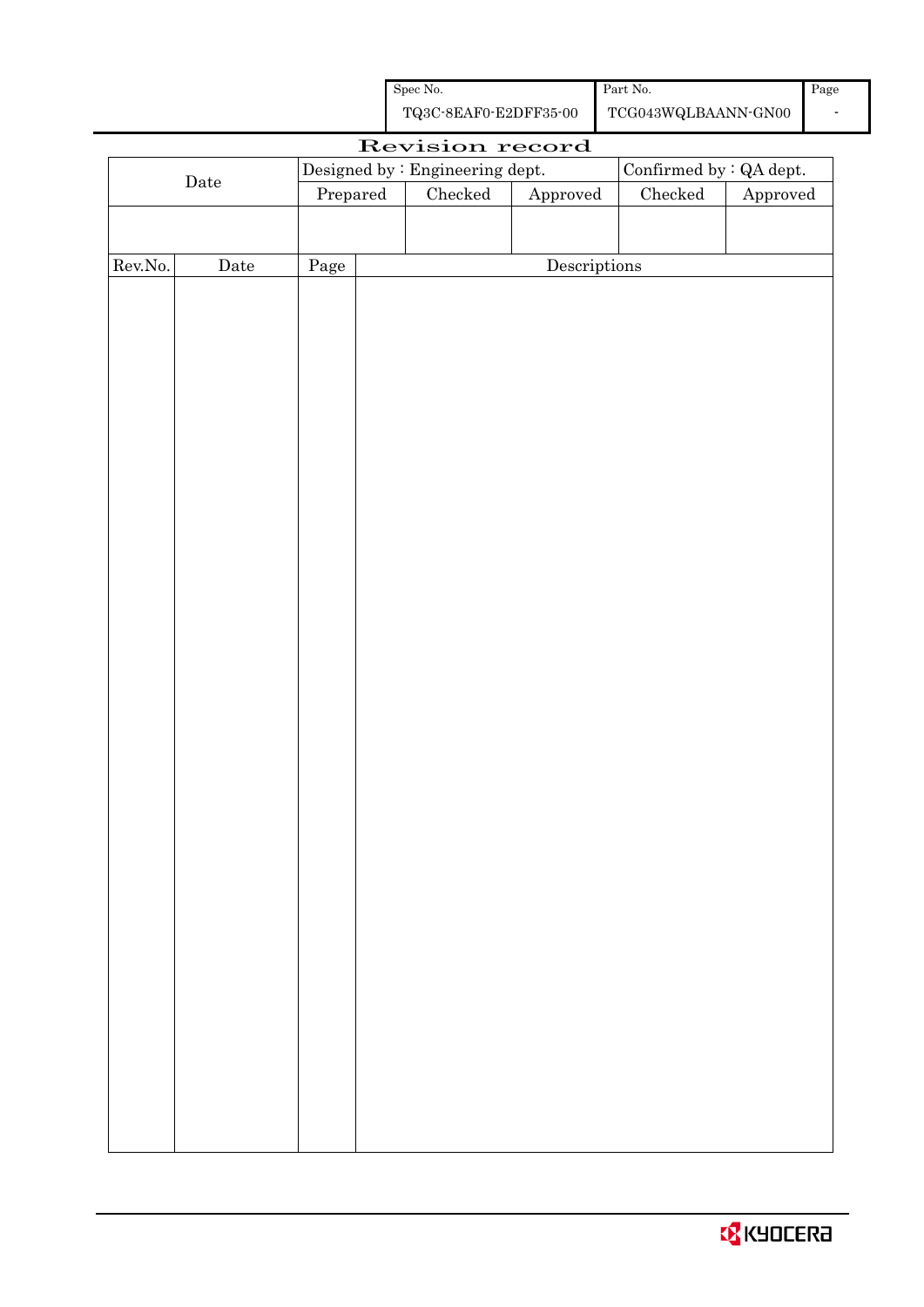Page 1

# Visuals specification

| $\mathcal{L}$<br>Note |
|-----------------------|
|-----------------------|

|                 |                                                                                                                                                                     |                                                                                                                                                                                 | Note                                                            |  |  |  |  |
|-----------------|---------------------------------------------------------------------------------------------------------------------------------------------------------------------|---------------------------------------------------------------------------------------------------------------------------------------------------------------------------------|-----------------------------------------------------------------|--|--|--|--|
| General         | 1.                                                                                                                                                                  | Customer identified anomalies not defined within this inspection standard shall be<br>reviewed by Kyocera, and an additional standard shall be determined by mutual<br>consent. |                                                                 |  |  |  |  |
|                 | 2.<br>This inspection standard about the image quality shall be applied to any defect within<br>the active area and shall not be applicable to outside of the area. |                                                                                                                                                                                 |                                                                 |  |  |  |  |
|                 | 3.                                                                                                                                                                  | Inspection conditions                                                                                                                                                           |                                                                 |  |  |  |  |
|                 | Luminance                                                                                                                                                           |                                                                                                                                                                                 | $\div 500$ Lux min.                                             |  |  |  |  |
|                 |                                                                                                                                                                     | Inspection distance                                                                                                                                                             | $\div$ 300 mm.                                                  |  |  |  |  |
|                 | Temperature                                                                                                                                                         |                                                                                                                                                                                 | $: 25 \pm 5$                                                    |  |  |  |  |
|                 | Direction                                                                                                                                                           |                                                                                                                                                                                 | : Directly above                                                |  |  |  |  |
| Definition of   | Dot defect                                                                                                                                                          | Bright dot defect                                                                                                                                                               | The dot is constantly "on" when power applied to the            |  |  |  |  |
| inspection item |                                                                                                                                                                     |                                                                                                                                                                                 | LCD, even when all "Black" data sent to the screen.             |  |  |  |  |
|                 |                                                                                                                                                                     |                                                                                                                                                                                 | Inspection tool: 5% Transparency neutral density filter.        |  |  |  |  |
|                 |                                                                                                                                                                     |                                                                                                                                                                                 | Count dot: If the dot is visible through the filter.            |  |  |  |  |
|                 |                                                                                                                                                                     |                                                                                                                                                                                 | Don't count dot: If the dot is not visible through the          |  |  |  |  |
|                 |                                                                                                                                                                     |                                                                                                                                                                                 | filter.<br>GBRGBR<br>dot defect                                 |  |  |  |  |
|                 |                                                                                                                                                                     | Black dot defect                                                                                                                                                                | The dot is constantly "off" when power applied to the           |  |  |  |  |
|                 |                                                                                                                                                                     |                                                                                                                                                                                 | LCD, even when all "White" data sent to the screen.             |  |  |  |  |
|                 |                                                                                                                                                                     | Adjacent dot                                                                                                                                                                    | Adjacent dot defect is defined as two or more bright dot        |  |  |  |  |
|                 |                                                                                                                                                                     |                                                                                                                                                                                 | defects or black dot defects.                                   |  |  |  |  |
|                 |                                                                                                                                                                     |                                                                                                                                                                                 | GIBIRI<br>RGBRGBRG<br>dot defect<br>RGBR<br>G<br><b>BR</b><br>G |  |  |  |  |
|                 | External                                                                                                                                                            | Bubble, Scratch,                                                                                                                                                                | Visible operating (all pixels "Black" or "White") and non       |  |  |  |  |
|                 | inspection                                                                                                                                                          | Foreign particle                                                                                                                                                                | operating.                                                      |  |  |  |  |
|                 |                                                                                                                                                                     | (Polarizer, Cell,                                                                                                                                                               |                                                                 |  |  |  |  |
|                 |                                                                                                                                                                     | Backlight)                                                                                                                                                                      |                                                                 |  |  |  |  |
|                 |                                                                                                                                                                     | Appearance                                                                                                                                                                      | Does not satisfy the value at the spec.                         |  |  |  |  |
|                 |                                                                                                                                                                     | inspection                                                                                                                                                                      |                                                                 |  |  |  |  |
|                 | Others                                                                                                                                                              | LED wires                                                                                                                                                                       | Damaged to the LED wires, connector, pin, functional            |  |  |  |  |
|                 |                                                                                                                                                                     |                                                                                                                                                                                 | failure or appearance failure.                                  |  |  |  |  |
|                 | Definition                                                                                                                                                          | Definition of circle size                                                                                                                                                       | Definition of linear size                                       |  |  |  |  |
|                 | of size                                                                                                                                                             |                                                                                                                                                                                 |                                                                 |  |  |  |  |
|                 |                                                                                                                                                                     | а<br>)/2                                                                                                                                                                        |                                                                 |  |  |  |  |